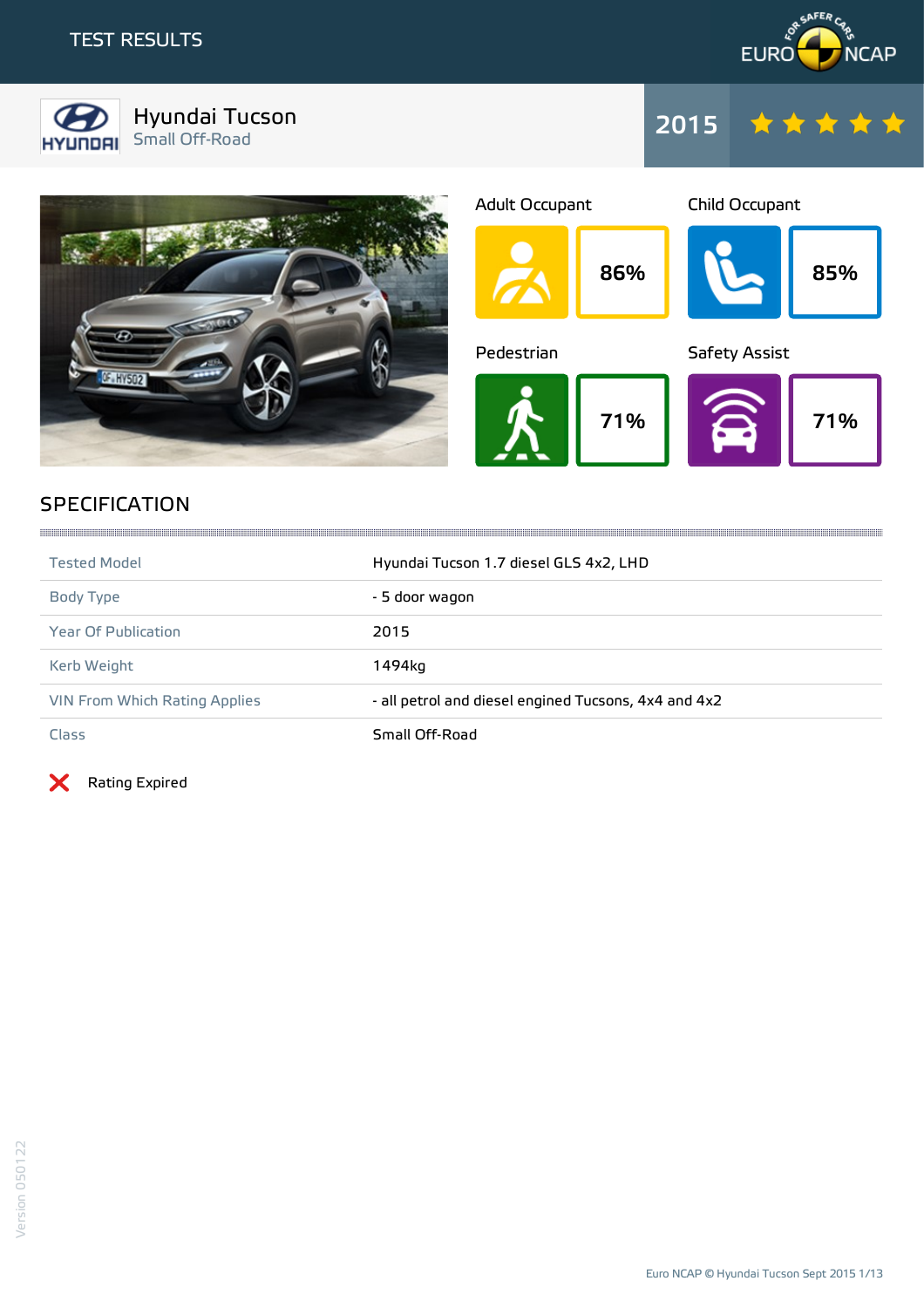

# SAFETY EQUIPMENT

|                          | <b>Driver</b> | Passenger | Rear |
|--------------------------|---------------|-----------|------|
| FRONTAL CRASH PROTECTION |               |           |      |
| Frontal airbag           |               |           |      |
| Belt pretensioner        |               |           |      |
| Belt loadlimiter         |               |           |      |
| Knee airbag              | ×             | ×         |      |
| SIDE CRASH PROTECTION    |               |           |      |
| Side head airbag         |               |           |      |
| Side chest airbag        |               |           | ×    |
| Side pelvis airbag       | ×             | X         | X    |

Euro NCAP © Hyundai Tucson Sept 2015 2/13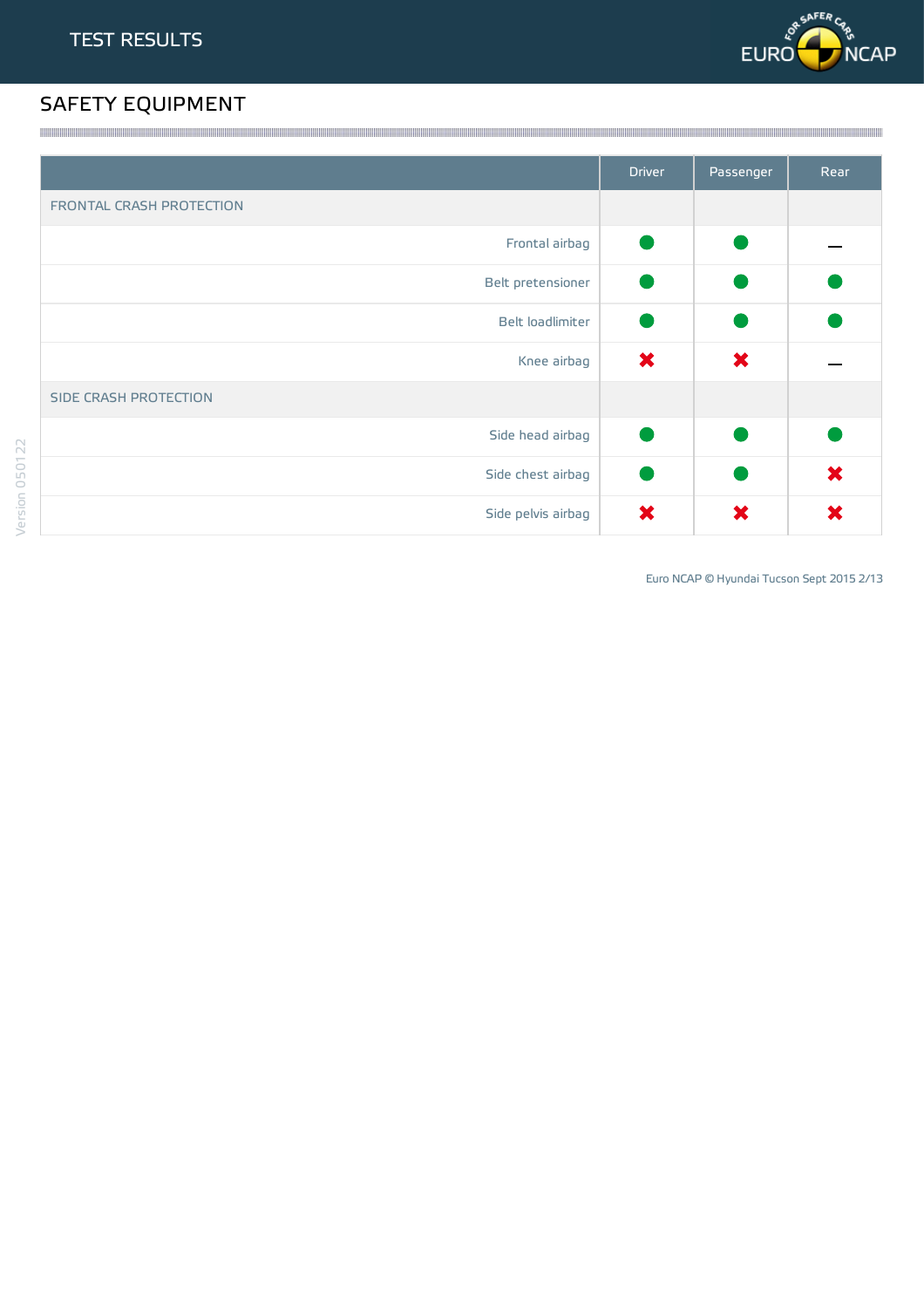

## SAFETY EQUIPMENT (NEXT)

|                         | <b>Driver</b> | Passenger | Rear |
|-------------------------|---------------|-----------|------|
| <b>CHILD PROTECTION</b> |               |           |      |
| Isofix                  |               | ×         |      |
| Integrated CRS          |               | ×         | ×    |
| Airbag cut-off switch   |               |           |      |
| <b>SAFETY ASSIST</b>    |               |           |      |
| Seat Belt Reminder      |               |           |      |

a series and the contract of the contract of the contract of the contract of the contract of the contract of the

| <b>OTHER SYSTEMS</b>    |                                               |
|-------------------------|-----------------------------------------------|
| Active Bonnet (Hood)    |                                               |
| <b>ESC</b>              |                                               |
| <b>AEB City</b>         | $\cup$                                        |
| AEB Inter-Urban         | $\left( \begin{array}{c} \end{array} \right)$ |
| Speed Assistance System |                                               |
| Lane Assist System      |                                               |

Note: Other equipment may be available on the vehicle but was not considered in the test year.

**Fitted to the vehicle as standard**  $\bigcirc$  Fitted to the vehicle as option

 $\bigcirc$  Not fitted to the test vehicle but available as option  $\bigcirc$  Not Available  $\qquad$  Not Applicable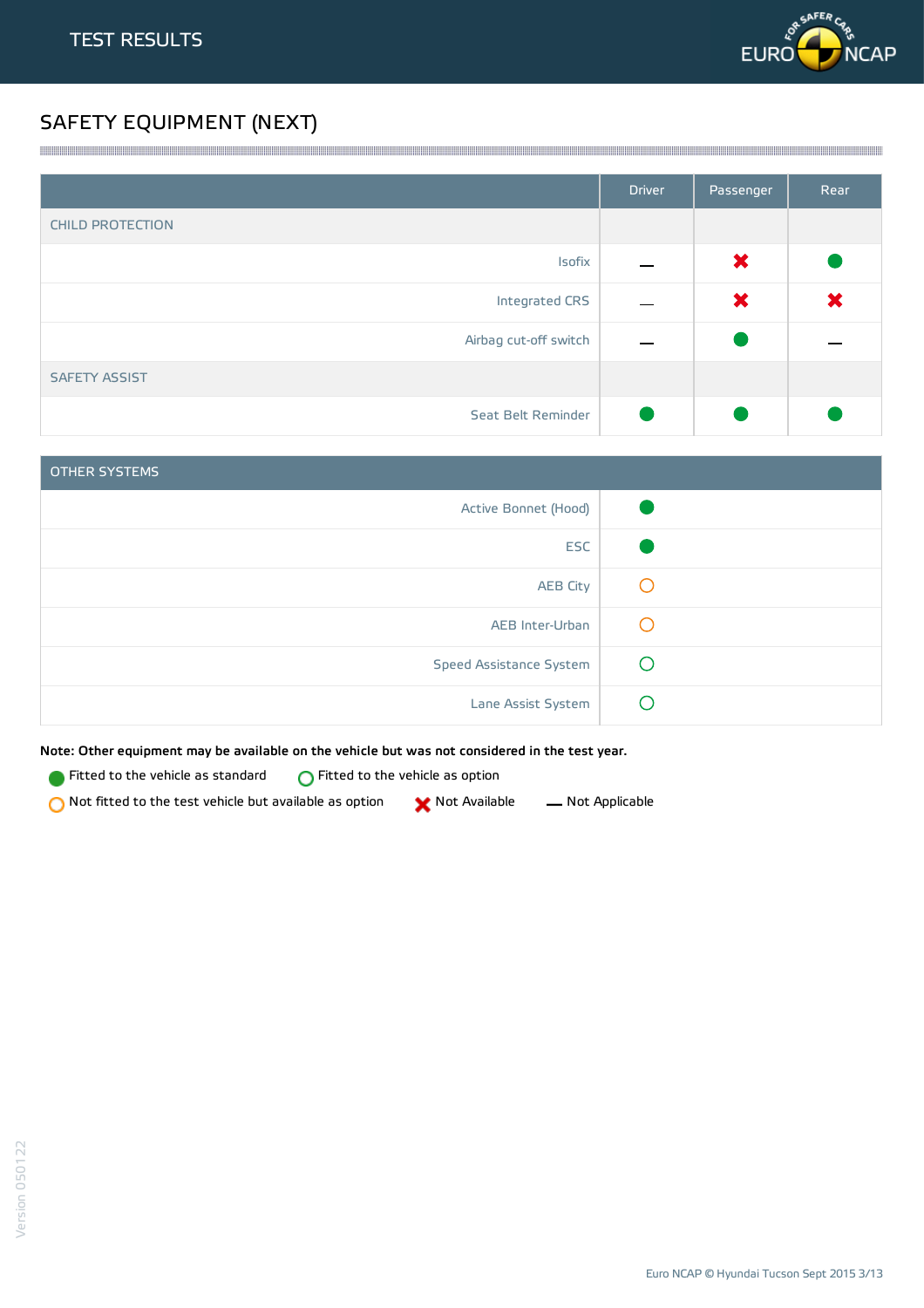





Euro NCAP © Hyundai Tucson Sept 2015 4/13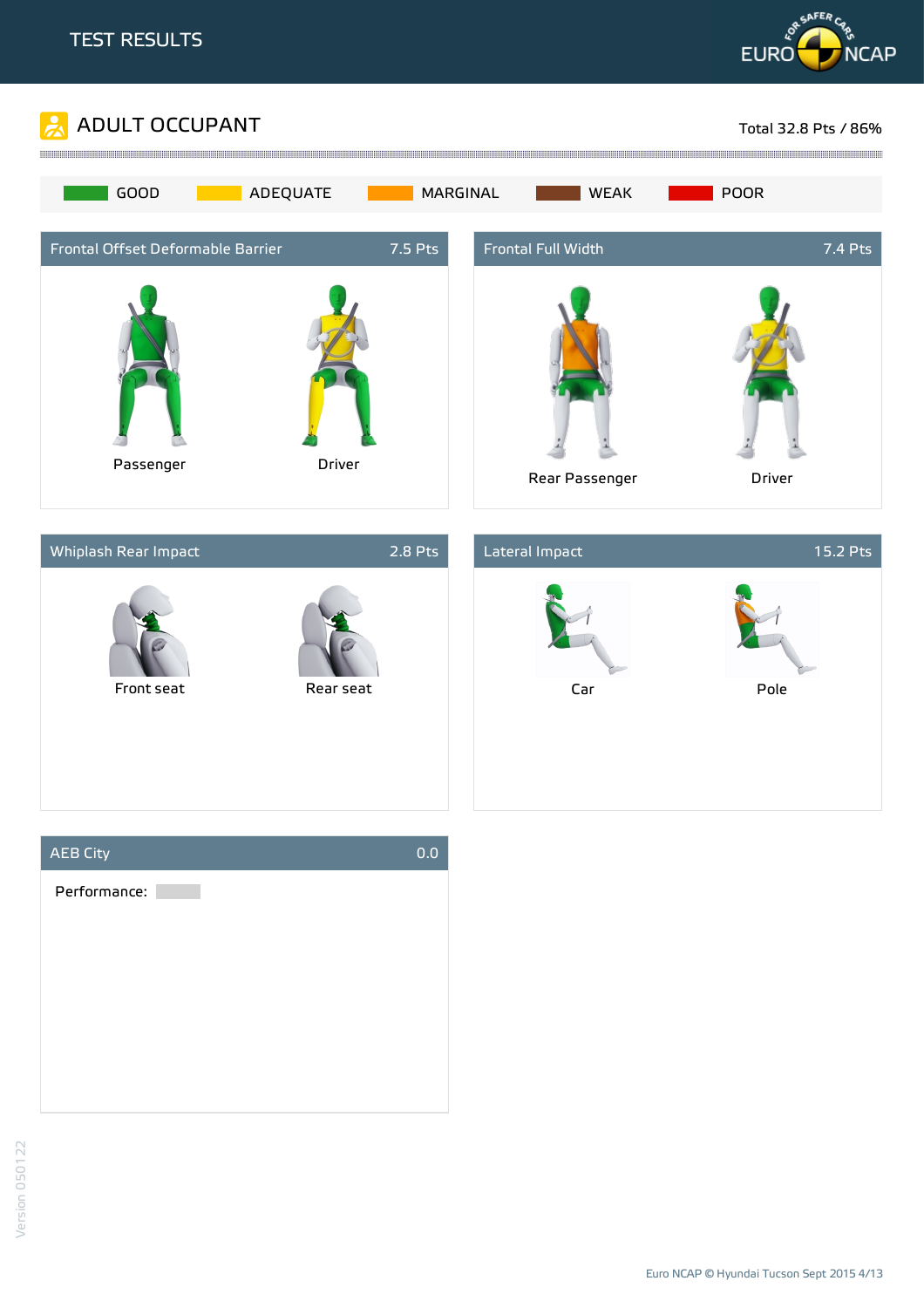

Euro NCAP © Hyundai Tucson Sept 2015 5/13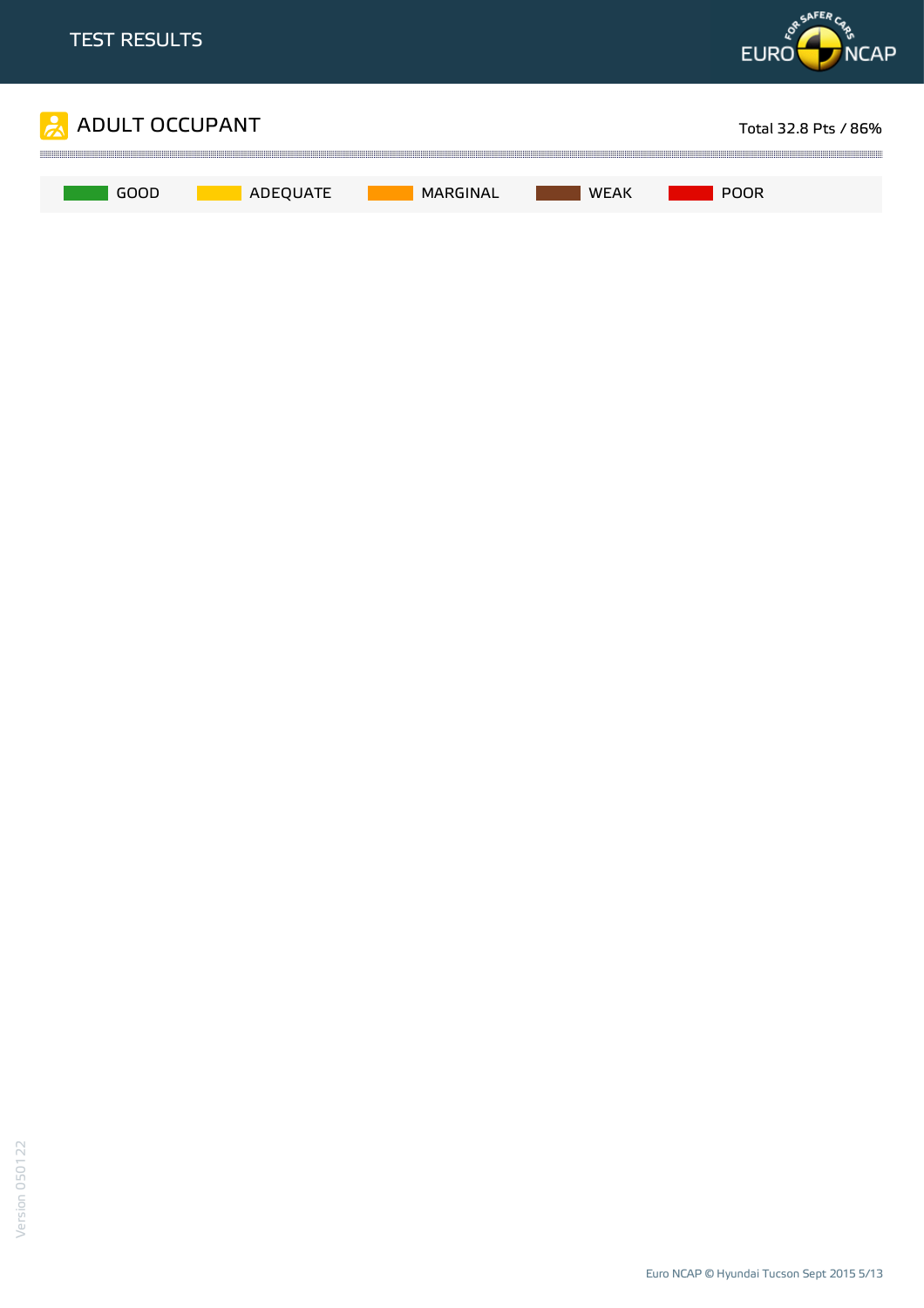

# ADULT OCCUPANT TO A RESERVE TO A RESERVE TO A RESERVE TOTAL 32.8 Pts / 86%

#### Comments

The passenger compartment remained stable in the offset frontal impact. Dummy readings indicated good protection of the knees and femurs of the driver and passenger dummies. Hyundai showed that a similar level of protection would be provided to occupants of different sizes and to those sat in different positions. For the passenger dummy, protection of all other body regions was also rated as good. In the full-width rigid barrier test, protection of both dummies was good apart from the chest, protection of which was adequate for the front driver and marginal for the rear passenger. In the side barrier impact, protection of all critical body areas was good and the Tucson scored maximum points. However, in the more severe side pole test, dummy readings of rib compression indicated marginal protection of the chest, other critical body regions being well protected. Tests on the front seats and head restraints showed good protection against whiplash injury in the event of a rear-end collision and a geometric assessment indicated the same for rear seat passengers. An autonomous emergency braking system is available which operates from the low speeds typical of city driving at which many whiplash accidents occur. As the system is not standard equipment it was not included in this assessment.

the contract of the contract of the contract of the contract of the contract of the contract of the contract of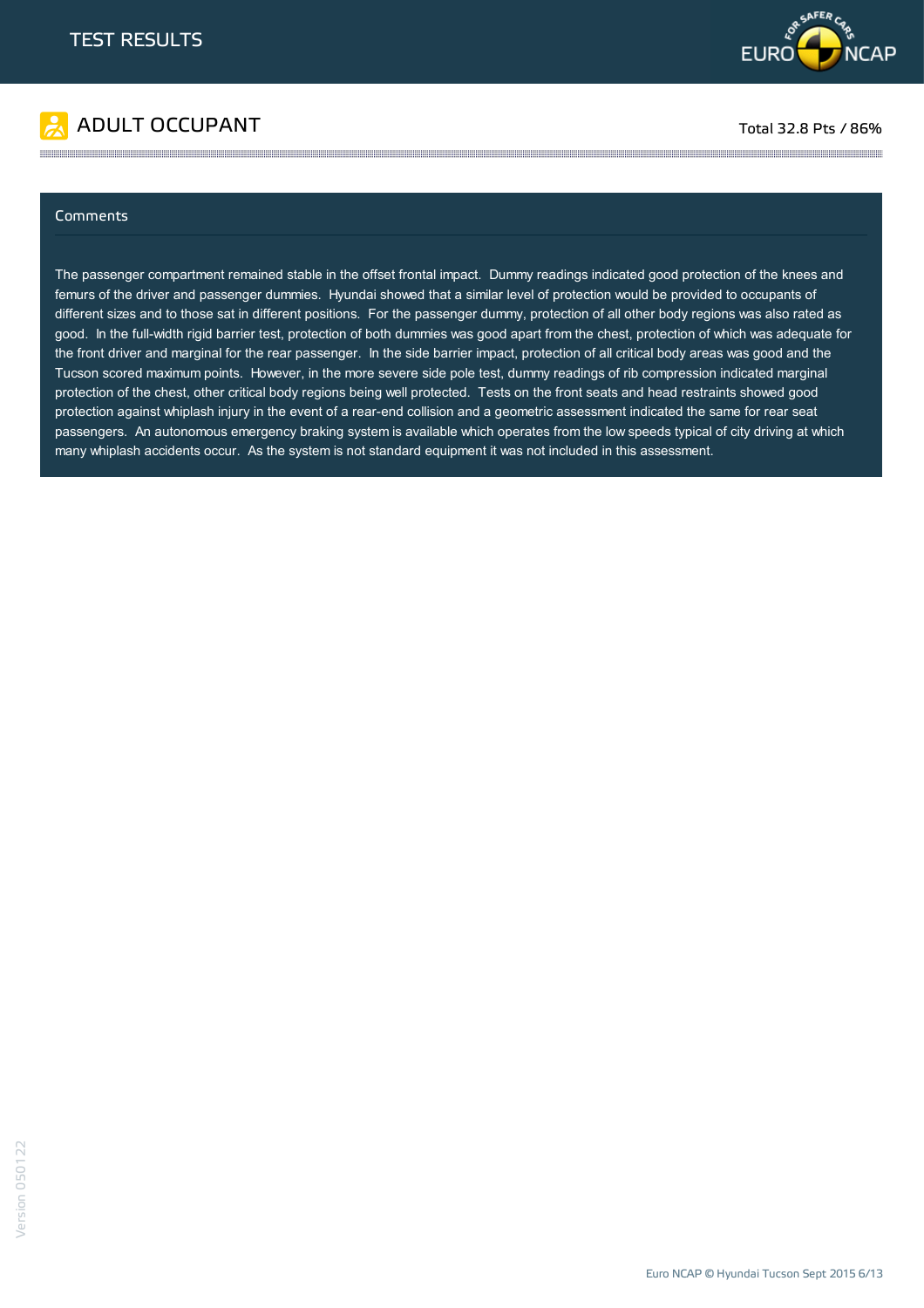

## Safety Features 7.0 Pts

Version 050122

|                                                                                                              | Front<br>Passenger | 2nd row<br>outboard | 2nd row<br>center |  |  |
|--------------------------------------------------------------------------------------------------------------|--------------------|---------------------|-------------------|--|--|
| Isofix                                                                                                       | ×                  |                     | ×                 |  |  |
| i-Size                                                                                                       | ×                  |                     | ×                 |  |  |
| <b>Integrated CRS</b>                                                                                        | ×                  | ×                   | ×                 |  |  |
| Not on test car but available as option<br>Fitted to test car as standard                                    | Not available      |                     |                   |  |  |
| <b>CRS Installation Check</b>                                                                                |                    |                     | 12.0 Pts          |  |  |
| Install without problem<br>Install with care<br>Safety critical problem<br>Installation not allowed          |                    |                     |                   |  |  |
| Infants up to 13 kg                                                                                          |                    |                     |                   |  |  |
| Maxi Cosi Cabriofix (Belt)<br>Maxi Cosi Cabriofix & EasyFix (Belt)<br>Maxi Cosi Cabriofix & EasyFix (ISOFIX) |                    |                     |                   |  |  |
|                                                                                                              |                    |                     |                   |  |  |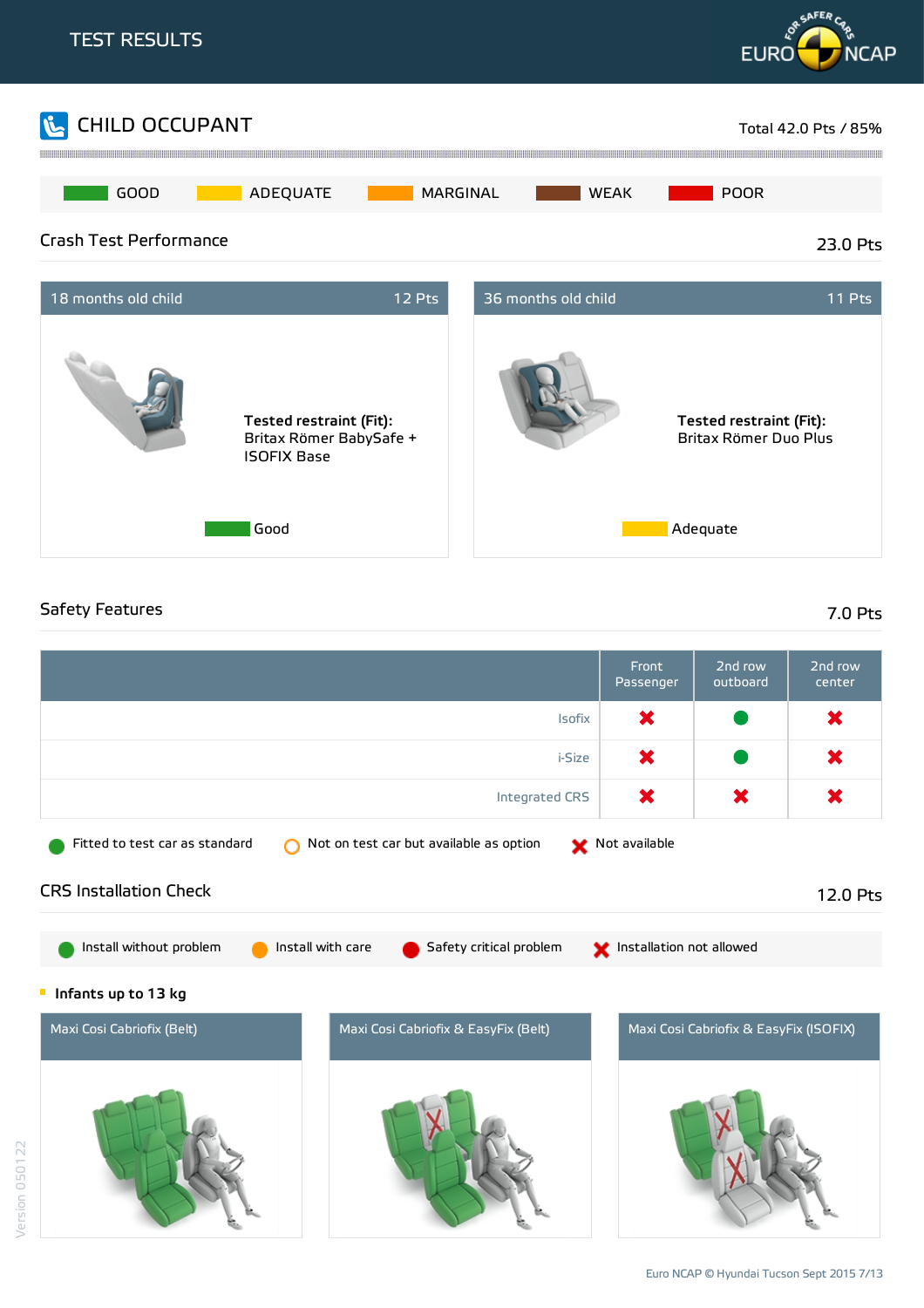



#### **Infants and toddlers up to 18 kg**



#### Toddlers from 9 to 18 kg



### **Toddlers over 18 kg**



Version 050122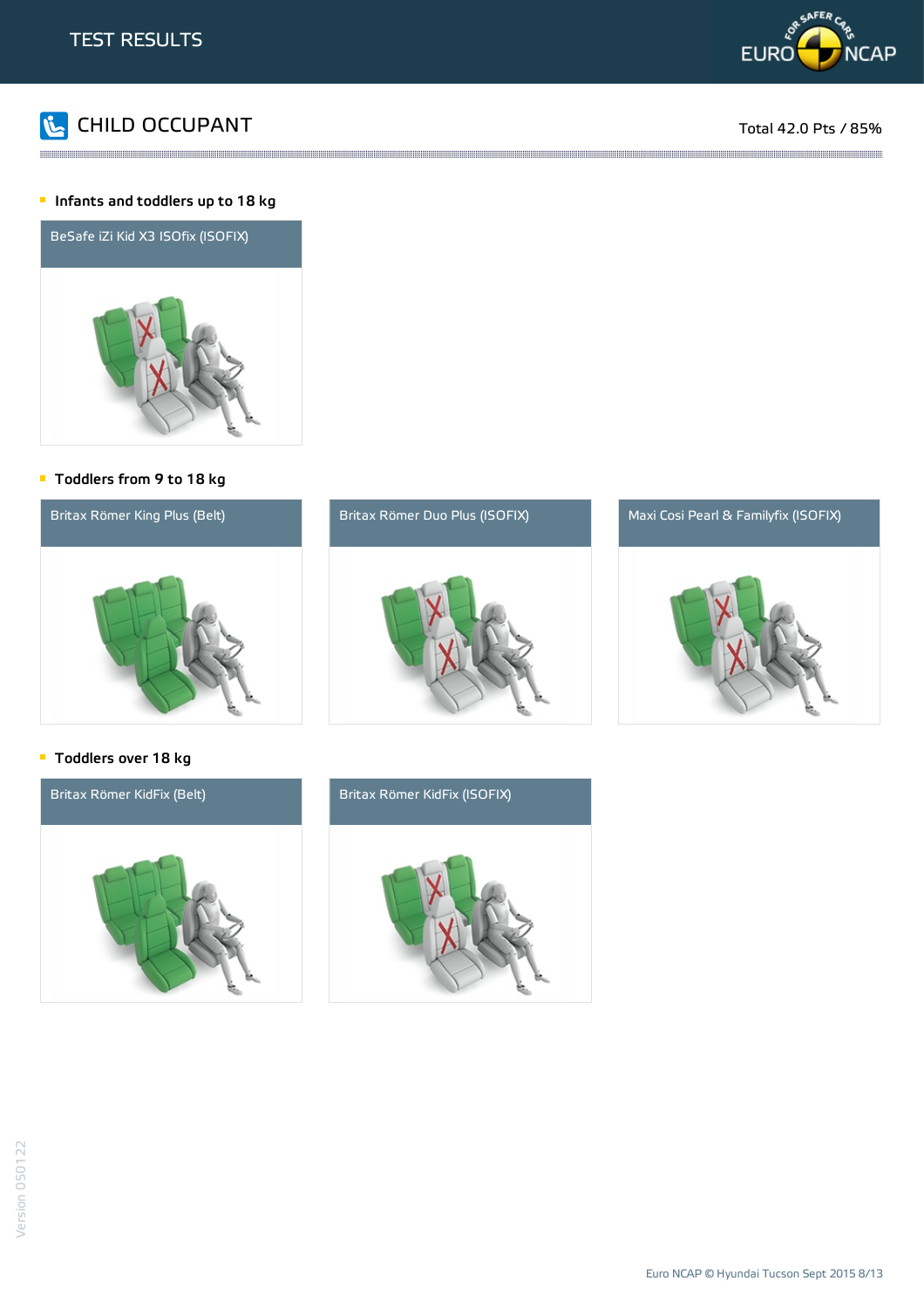



|                                                                                                                       | <b>Seat Position</b> |             |               |              |
|-----------------------------------------------------------------------------------------------------------------------|----------------------|-------------|---------------|--------------|
|                                                                                                                       | Front                |             | 2nd row       |              |
|                                                                                                                       | <b>PASSENGER</b>     | <b>LEFT</b> | <b>CENTER</b> | <b>RIGHT</b> |
| Maxi Cosi Cabriofix (Belt)                                                                                            |                      |             |               |              |
| Britax Römer King Plus (Belt)                                                                                         |                      |             |               |              |
| Britax Römer Duo Plus (ISOFIX)                                                                                        | X                    |             | X             |              |
| Britax Römer KidFix (Belt)                                                                                            |                      |             |               |              |
| Maxi Cosi Cabriofix & EasyFix (Belt)                                                                                  |                      |             | ×             |              |
| Maxi Cosi Cabriofix & EasyFix (ISOFIX)                                                                                | X                    |             | ×             |              |
| BeSafe iZ Kid X3 ISOfix (ISOFIX)                                                                                      | ×                    |             | ×             |              |
| Maxi Cosi Pearl & Familyfix (ISOFIX)                                                                                  | ×                    |             | ×             |              |
| Britax Römer KidFix (ISOFIX)                                                                                          | ×                    |             | ×             |              |
| Install without problem<br>Install with care<br>Safety critical problem<br><b>Manufather</b> Installation not allowed |                      |             |               |              |

- Not available

#### Comments

The Tucson scored maximum points in the dynamic crash tests for its protection of the 1½ year dummy. Chest accelerations of the 3 year dummy, sat in a forward facing restraint, were marginally elevated but, otherwise, protection was good. The front passenger airbag can be disabled to allow a rearward-facing child restraint to be used in that seating position. Clear information is provided to the driver regarding the status of the airbag and the system was rewarded. All of the child restraint types for which the Tucson is designed could be properly installed and accommodated in the car.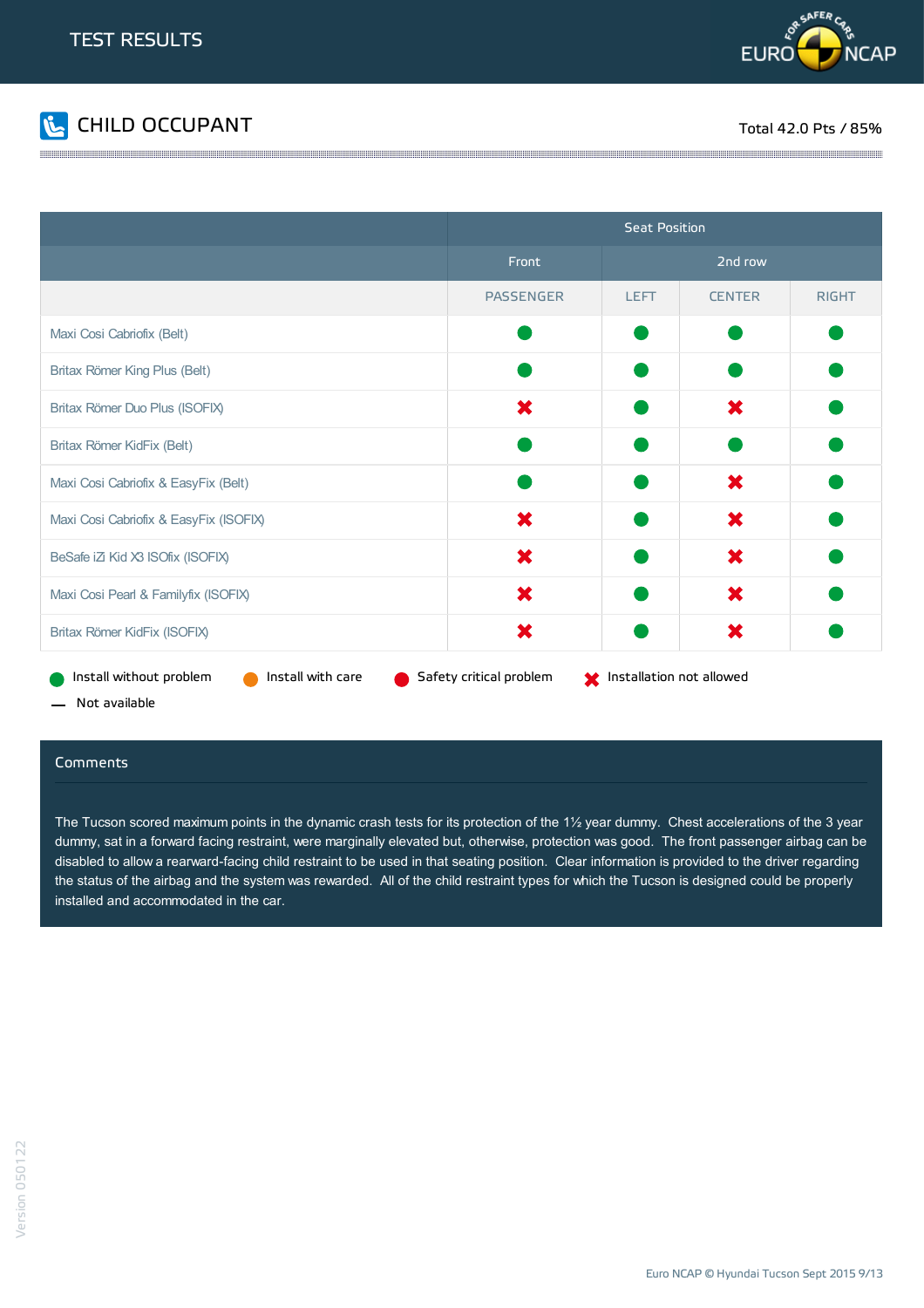



#### **Comments**

The Tucson has a deployable bonnet for increased pedestrian protection. Sensors in the bumper detect when a pedestrian has been struck and actuators lift the bonnet, providing greater clearance between the surface and the hard structures in the engine compartment. Hyundai showed that the system worked robustly for a variety of pedestrian statures and over a wide range of speeds. Accordingly, the bonnet was tested in the deployed (raised) position and performed well, showing good protection at almost all test points. Protection of the pelvic region was predominantly poor while the bumper provided mostly good protection to pedestrians' legs.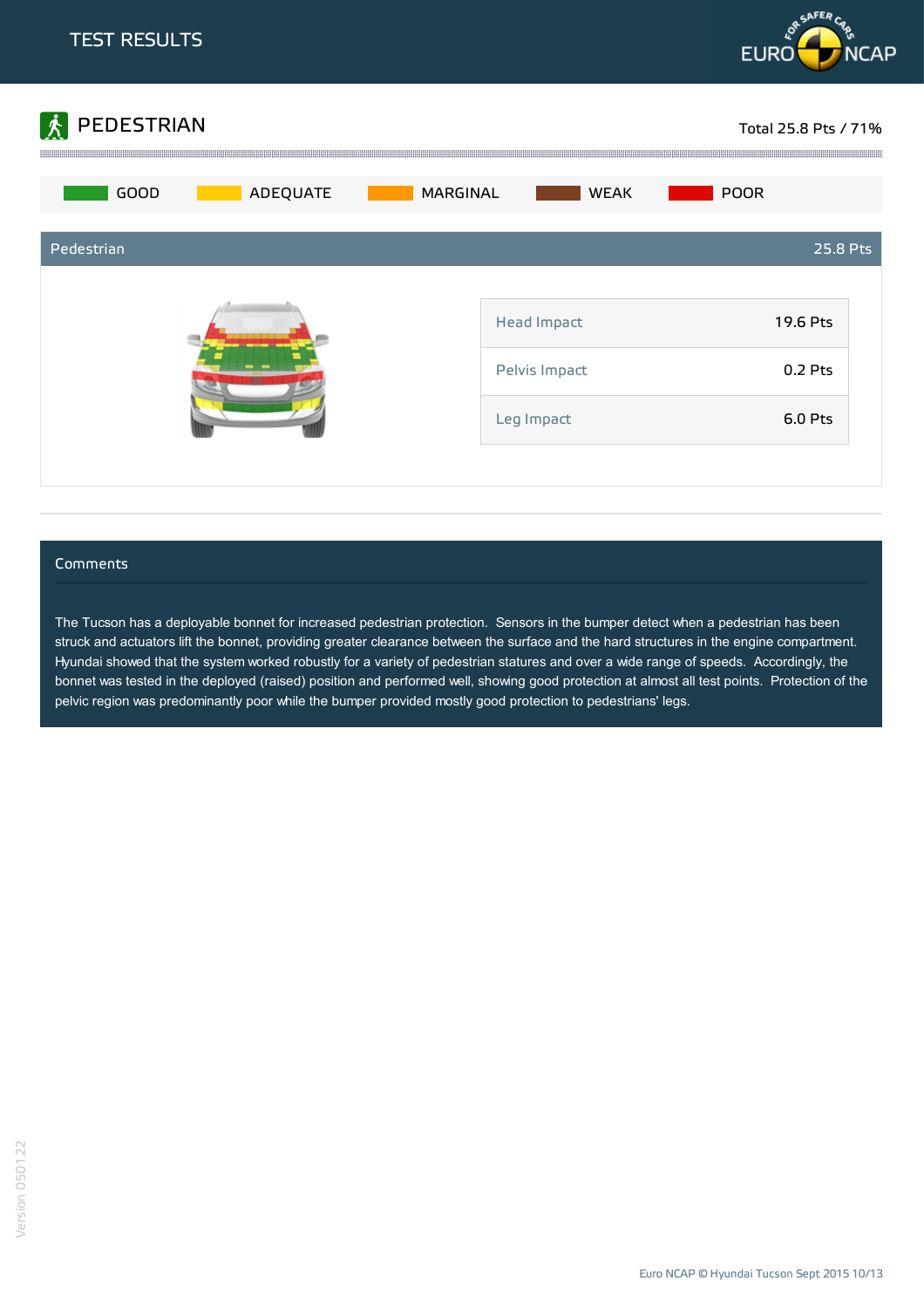

| Opecu Lillill illiuli illativi i ulictivi i califera od iviap |  |
|---------------------------------------------------------------|--|
| Warning Function   Manually set                               |  |
| Speed Limitation Function   Manually set                      |  |

## Electronic Stability Control 3 Pts

| <b>System Name</b>                               | <b>ESC</b> |                        |  |  |
|--------------------------------------------------|------------|------------------------|--|--|
| PERFORMANCE                                      |            |                        |  |  |
| Vehicle Yaw Rate $@$ COS + 1.00 s                | 1.15%      | meets ECE requirements |  |  |
| Vehicle Yaw Rate $@$ COS + 1.75 s                | $1.27\%$   | meets ECE requirements |  |  |
| Lateral Displacement $@$ BOS + 1.07 s $ $ 2.73 m |            | meets ECE requirements |  |  |

## Seatbelt Reminder 3.0 Pts

| Applies To | All seats          |                    |                   |
|------------|--------------------|--------------------|-------------------|
| Warning    | <b>Driver Seat</b> | Front Passenger(s) | Rear Passenger(s) |
| Visual     |                    |                    |                   |
| Audible    |                    |                    |                   |
|            |                    |                    |                   |



Pass **C** Fail - Not available

|         | <b>System Name</b>           | <b>LDWS</b>            |
|---------|------------------------------|------------------------|
|         | <b>Type</b>                  | Lane Departure Warning |
|         | <b>Operational From</b>      | 60 km/h                |
|         | Warning                      | Audible & Visual       |
| 050122  | PERFORMANCE                  |                        |
|         | <b>LDW Confirmation Test</b> | Pass                   |
| Version | AEB Inter-Urban              |                        |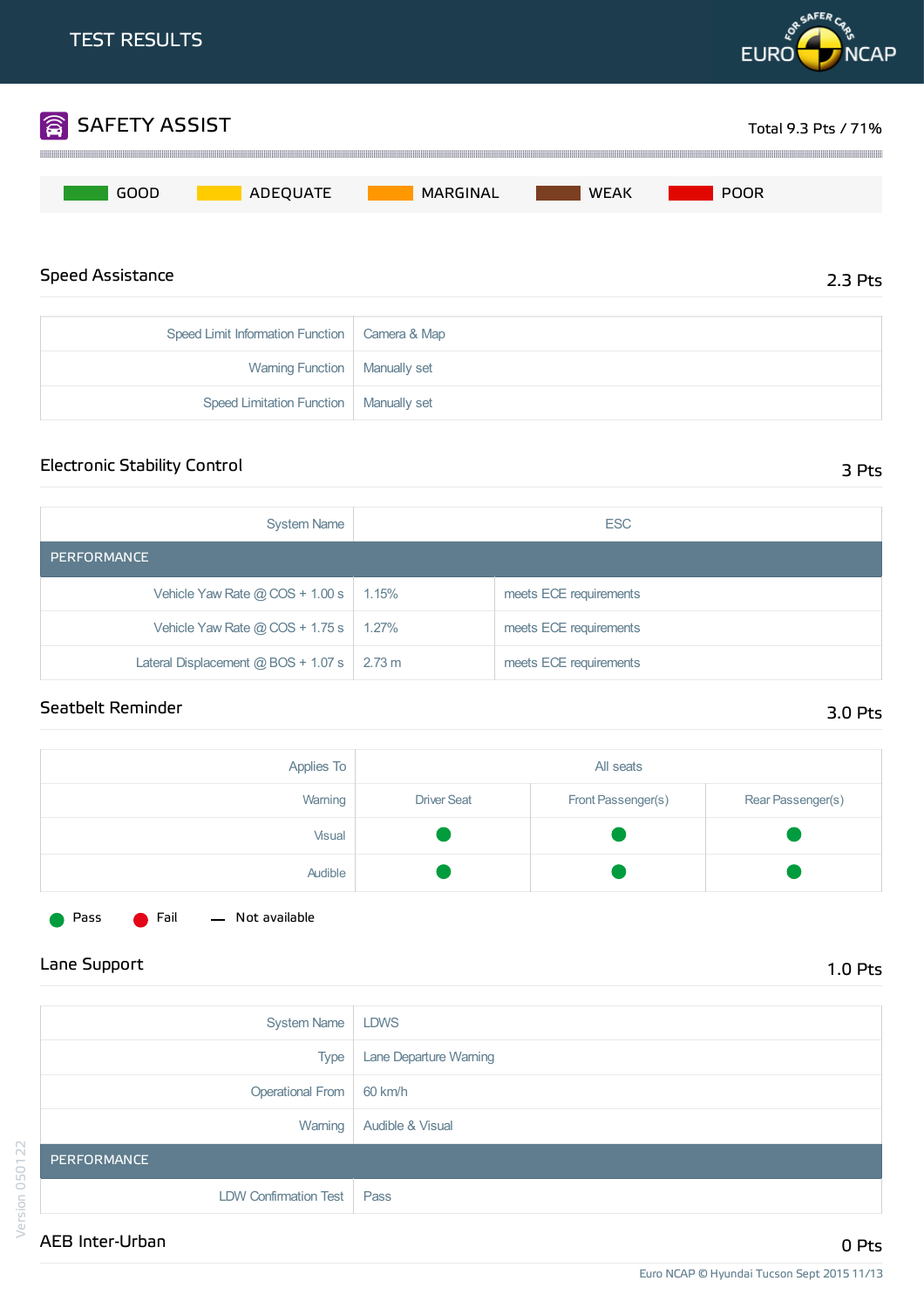

# **SAFETY ASSIST** The second of the second second second second second second second second second second second second second second second second second second second second second second second second second second second

#### Comments

Electronic stability control is standard equipment on the Tucson as is a seatbelt reminder system for the front and rear seats. A lane departure warning system is an option which is expected to be broadly fitted and was included in the assessment. Also optional but qualifying for assessment is a speed assistance system consists of a camera-based speed recognition, informing the driver of the local speed limit, and a speed limiter which the driver can set appropriately. An autonomous emergency braking system is available as an option but is not expected to be sold in sufficient numbers to qualify for assessment here.

the contract of the contract of the contract of the contract of the contract of the contract of the contract of